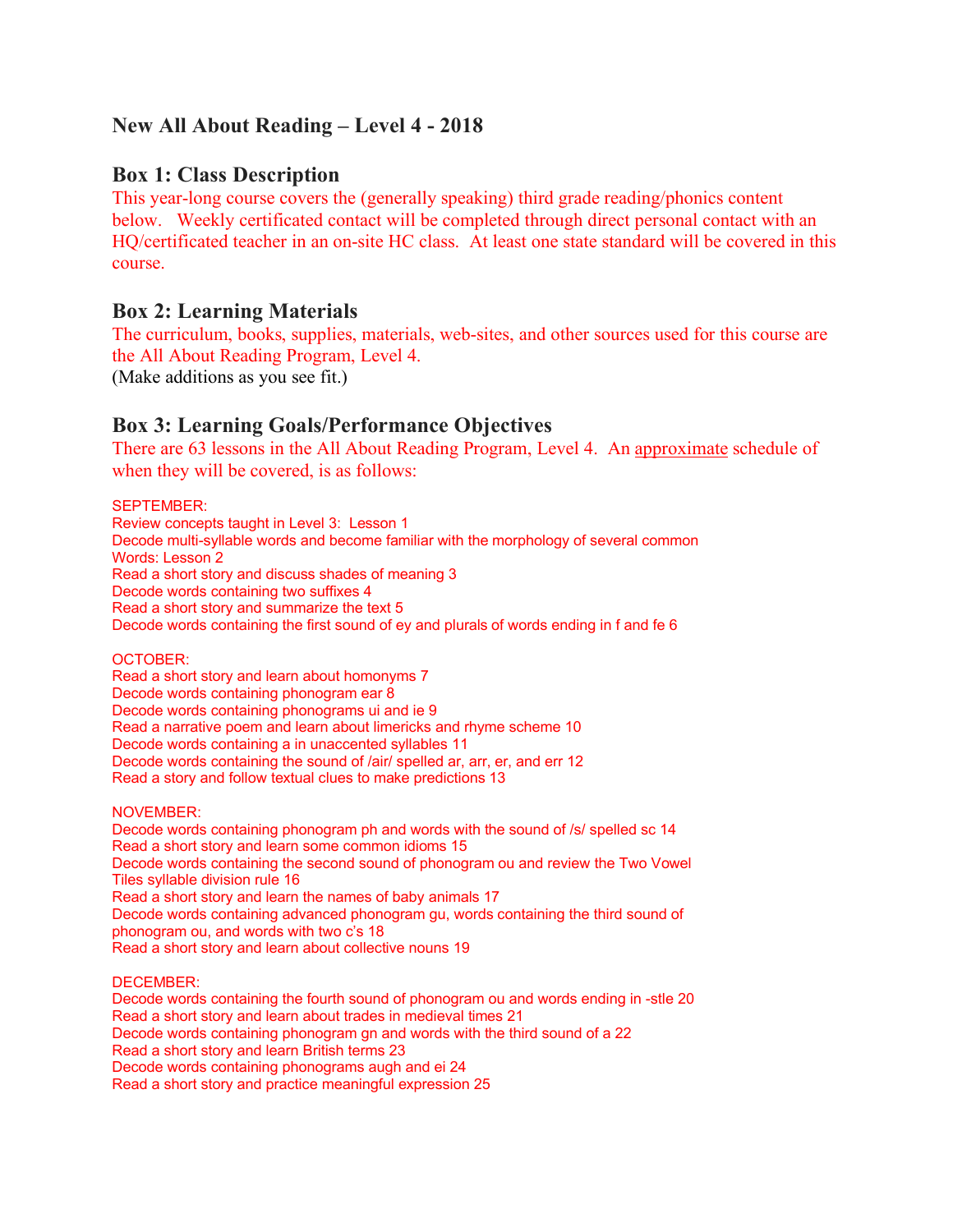### JANUARY

Decode words containing phonogram or in unaccented syllables and com pronounced /cŭm/ 26 Read a short story and learn about acronyms 27

Decode words containing phonogram ar in unaccented syllables and /djo o / spelled du 28 Read a short story and review alliteration, personification, and onomatopoeia 29 Decode words containing phonogram ough 30 Read a narrative poem and learn about hyperbole and rhythm 31

### **FEBRUARY**

Decode words containing suffixes able and ible 32 Read a short story and learn to identify the narrator of a story 33 Decode words containing phonogram ar following the letter w and words containing the first sound of ie 34 Read a short story and follow recipes to prepare simple snacks 35 Decode words containing suffixes ance and ence 36 Read a short story and skim the text to look for facts 37 Decode words containing phonogram si and suffix sion 38

#### MARCH:

Read a short story and learn more antonyms 39 Decode words containing phonogram mb and other words with silent letters 40 Read a short story and learn about dialects 41 Decode words containing suffixes ice, ile, ine, ite, and ive 42 Read a short story and practice using a reference book 43 Decode words containing suffixes ace, ate, and age 44 Read a short story and compare and contrast stories 45

#### APRIL:

Decode words containing suffixes ic, al, ous, and ist 46 Read a short story and make inferences about it 47 Decode words containing suffixes ism, ity, ize, ary, and ery 48 Read a short story, learn the difference between fiction and nonfiction, and discuss character transformation 49 Decode words containing phonogram our and words with the sound of /y/ spelled i 50 Decode words containing phonogram ci 51

#### MAY:

Read a short story, analyze point of view, and compare characters 52 Decode words ending in ain, ture, and sure 53 Read a short story and learn about types of conflict 54 Decode words with Greek influences, words containing phonogram rh, and words containing the second sound of phonogram ch 55 Decode more words with Greek influences and work with Greek word parts 56 Read a short story and learn common Greek phrases 57 Decode words with French influences and words containing the third sound of phonogram 58

### JUNE:

Read a short story, learn pirate dialect, and practice dictionary skills 59 Decode words with Spanish influences 60 Read a short story and analyze texts to determine point of view 61 Decode words with Italian influences 62 Read a short story and practice rhyming 63

# **Box 4: Learning Activities**